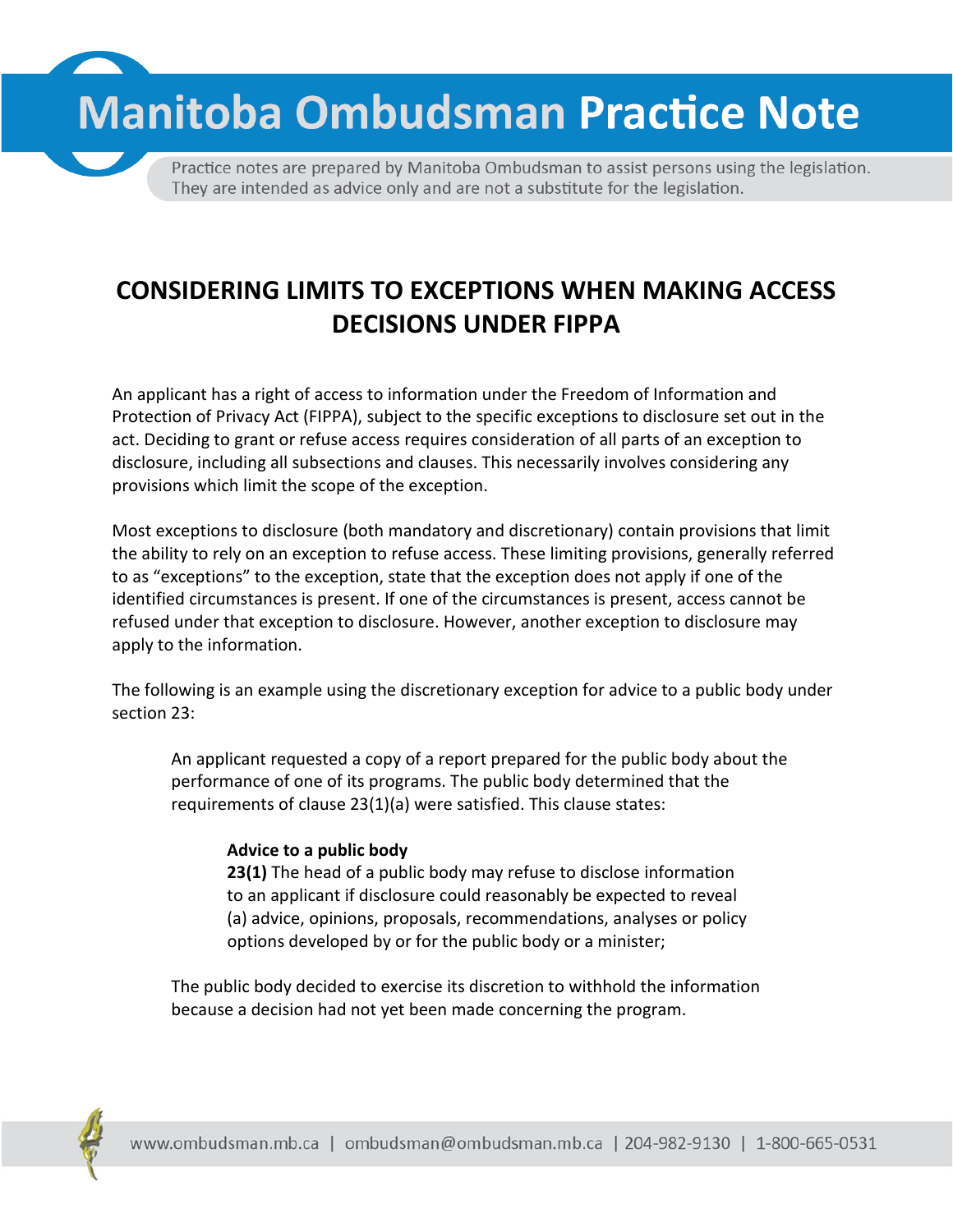Subsection 23(2) limits the scope of subsection 23(1) by setting out circumstances in which subsection (1) does not apply. In considering the limits under subsection 23(2), the public body determined that the requested record is the final report on the performance of a program, as described in clause 23(2)(h). This clause states:

#### **Exceptions**

**23(2)** Subsection (1) does not apply if the information (h) is a final report or final audit on the performance or efficiency of the public body or of any of its programs or policies, except where the information is a report or appraisal of the performance of an individual who is or was an officer or employee of the public body.

Accordingly, the public body was not able to rely on clause 23(1)(a) to refuse access. The information had to be released because another exception to disclosure did not apply.

# **Examples of Types of Limits**

The scope of an exception may be limited in different ways. Below are some examples to illustrate the different types of limits. Please note that the examples are not an exhaustive list of all of the limits to exceptions.

### **Consent for Disclosure**

The scope of some exceptions is limited if the party affected by the disclosure consents to the disclosure.

An example of this is an individual who may be affected by a disclosure of personal information under section 17. Clause 17(4)(a) states that it is not an unreasonable invasion of the individual's privacy if the individual consents to the disclosure.

Also, a third party affected by the disclosure of information that affects business interests under section 18 may consent to the disclosure of information under clause 18(3)(a).

Under section 20, which protects information provided in confidence by another government, there is a limiting provision under subclause 20(3)(b)(i) if the affected party provides consent.

#### **Time Limitation**

Some exceptions contain limits based on specific time periods, after which the exception no longer applies.

An example of this is found in clause 19(2)(a), which states that the exceptions for cabinet confidences in subsection 19(1) do not apply if the record is more than 20 years old.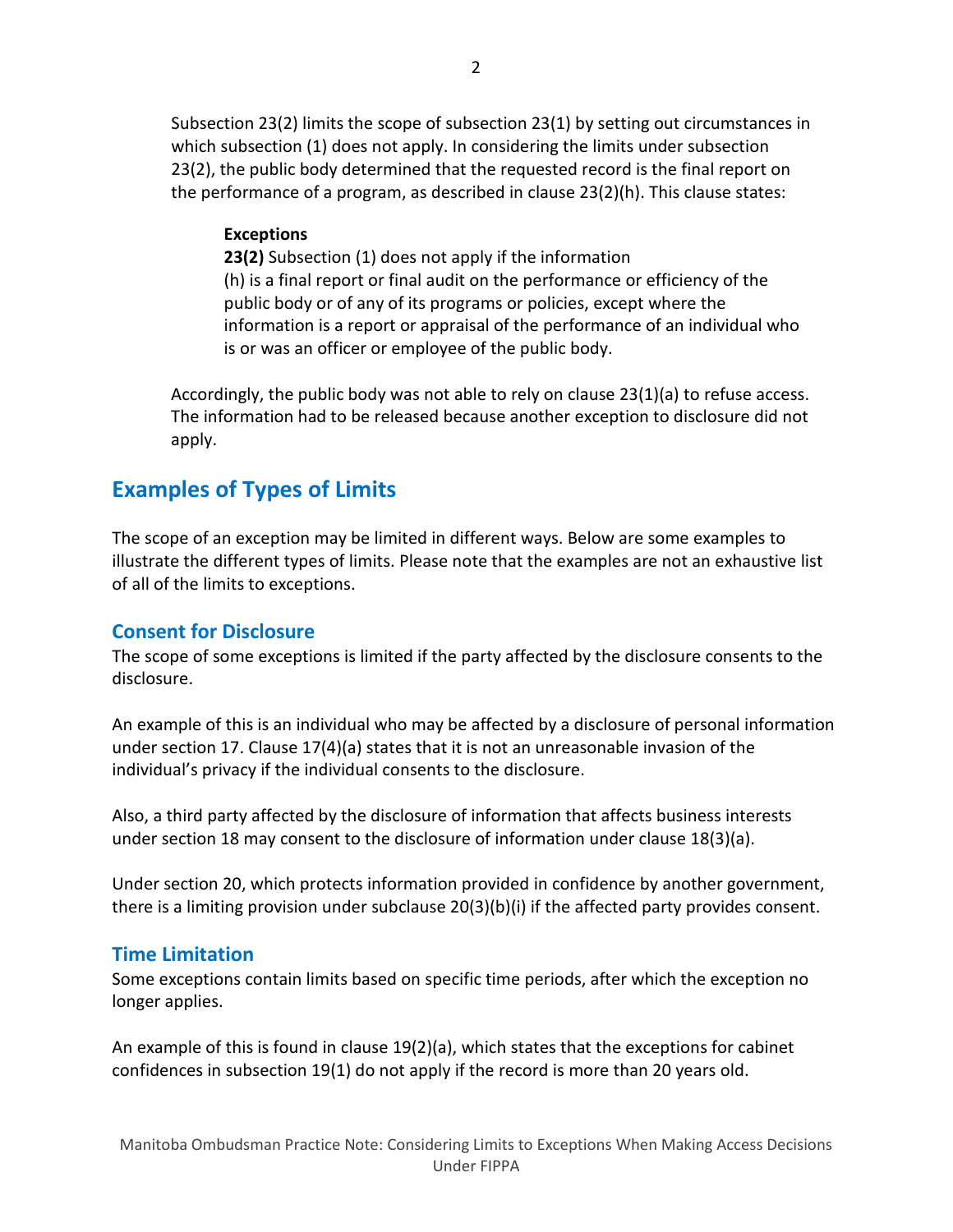Similarly, clause 20(3)(a) states that the exceptions to disclosure under subsections 20(1) and (2), which pertain to information provided by another government, do not apply if the record is more than 20 years old.

Another example is under clause 23(2)(a), which states that the exceptions to disclosure for advice to a public body under subsection 23(1) do not apply to information in a record that is more than 20 years old.

## **Type of Information**

Some limits to exceptions are based on the type of information described in the limiting provisions.

For example, there is a limit under section 17 for personal information, found under subclause  $17(4)(e)(i)$ . It states that it is not an unreasonable invasion of privacy to disclose the job classification, salary range, benefits, employment responsibilities and employment expenses of an employee or officer of a public body.

Another example is clause 23(2)(f.1), which states that advice to a public body in the form of a public opinion poll cannot be withheld under subsection 23(1).

### **Circumstances**

Some limiting provisions set out specific circumstances in which the exception to disclosure does not apply.

An example is clause 17(4)(d) which states that section 17 exceptions do not apply if the disclosure is for research purposes and is in accordance with section 47.

Another example is found under clause 18(3)(c), which states that section 18 exceptions do not apply if an enactment of Manitoba or Canada expressly authorizes or requires the disclosure of the information.

# **Tips for Considering Limits**

- Read through all limits to an exception to consider whether any may apply.
- Document your consideration of whether any apply.
- Some limits will clearly not be applicable; others may require further action, such as research or consultation, to determine if they apply:
	- $\circ$  If an exception is limited when another law expressly authorizes or requires the information to be disclosed, are you familiar with other laws that govern records held by your public body?
	- $\circ$  If a limiting provision relates to consent, consider whether it is reasonable in the circumstances to seek consent:
		- Does another exception apply to the same information? Does the public